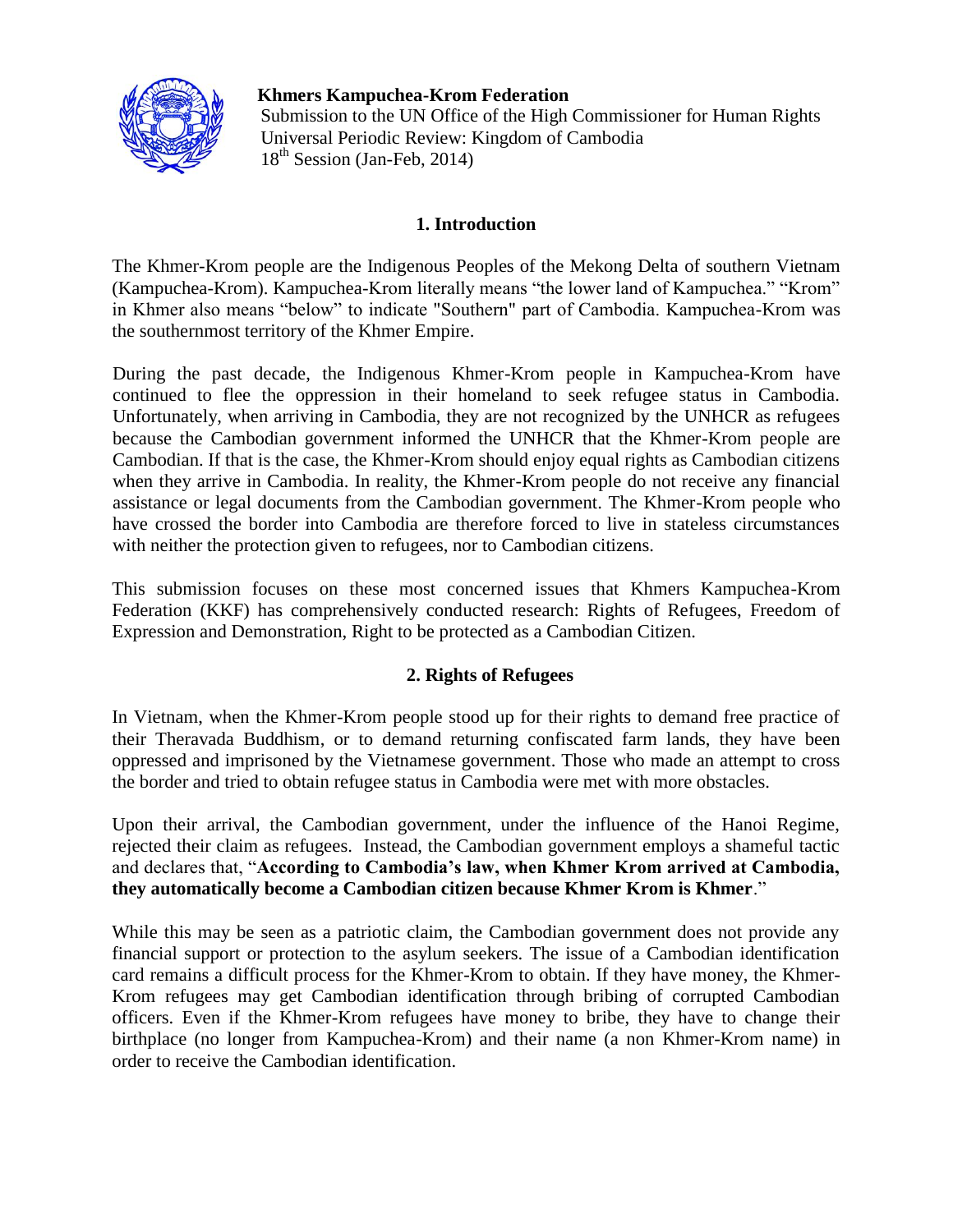Some of the Khmer-Krom refugees feel insecure in Cambodia because the Vietnamese government who has secret agents who could come to Cambodia and arrest them just like the case of Venerable Tim Sakhorn. They have to escape Cambodia to seek refugee status in Thailand. Unfortunately, some of them failed to receive refugee status and were arrested in Thailand and deported back to Cambodia. Because they lacked legal documents about their national status, the Khmer-Krom refugees were labelled as Cambodian citizens by the Cambodian police, so that the Khmer-Krom refugees would not be protected by UNHCR.

In February 2010, the police denied the request of the twenty four Khmer-Krom refugees who were deported from Thailand in December 2009. They were asked for legal documents in order to rent houses, access free public health care, or apply for jobs. Lacking of legal documents, Mrs. Kien Thi Xuan, one of the twenty four Khmer-Krom refugees, were sick and could not get treatment from the public hospital. She did not have money to seek private care and died on April 2010.

The Khmer-Krom refugees, who lacked legal documents, will have no rights to vote, to look for jobs, to send their children to public school, or to receiving healthcare assistance. The term "stateless peoples" accurately describes the situation of the Khmer-Krom refugees in Cambodia.

# **3. Freedom of Expression and Demonstration**

The current Cambodia government is influenced by the Vietnamese government. Vietnam views the Khmer-Krom people living abroad as their enemy because they help to bring up the human rights violations committed by the Vietnamese government against the voiceless Khmer-Krom people in Vietnam. The Khmer-Krom organizations or media that help raise the Khmer-Krom issues are usually intimidated such as being threatened to be arrested.

On April 5, 2010, the security agents from the Ministry of Religion and other officials from other agencies of the Government of Cambodia in Phnom Penh Capital came to arrest Venerable Thach Preichea Koeun at Botum Vadey temple in Phnom Penh where he resided. The reason they came to arrest him was because the Venerable asked some young men to freely circulate Prey Nokor Newspaper on the streets of Phnom Penh. The Prey Nokor Newspaper publishes news relate to Khmer-Krom which the Vietnamese government does not condone.

Every year, the Khmer-Krom people living abroad organize a ceremony to commemorate June 4, which is the date their homeland was illegally transferred by the French colonizer to Vietnam on June 4, 1949, without the consent of the Khmer-Krom people. The Khmer-Krom people in Cambodia always have a difficult time getting permission from the Cambodian government. Instead of encouraging the Khmer-Krom people to remember this historical event, the Cambodian government uses all kind of tactics to delay issuing permits to prevent the Khmer-Krom from commemorating this day. If the Cambodian government decides to issue the permits, they create some conditions to limit the number of participants and the event is only allowed to be organized inside of the place that the government approves of.

The Khmer-Krom Buddhist monks were arrested in Kampuchea-Krom because they stood up and demanded for their rights to freely practice their Theravada Buddhism. In addition, the Khmer-Krom people in Cambodia requests for permission to organize peaceful demonstrations in front of the Vietnamese Embassy in Cambodia. The Cambodian government always denies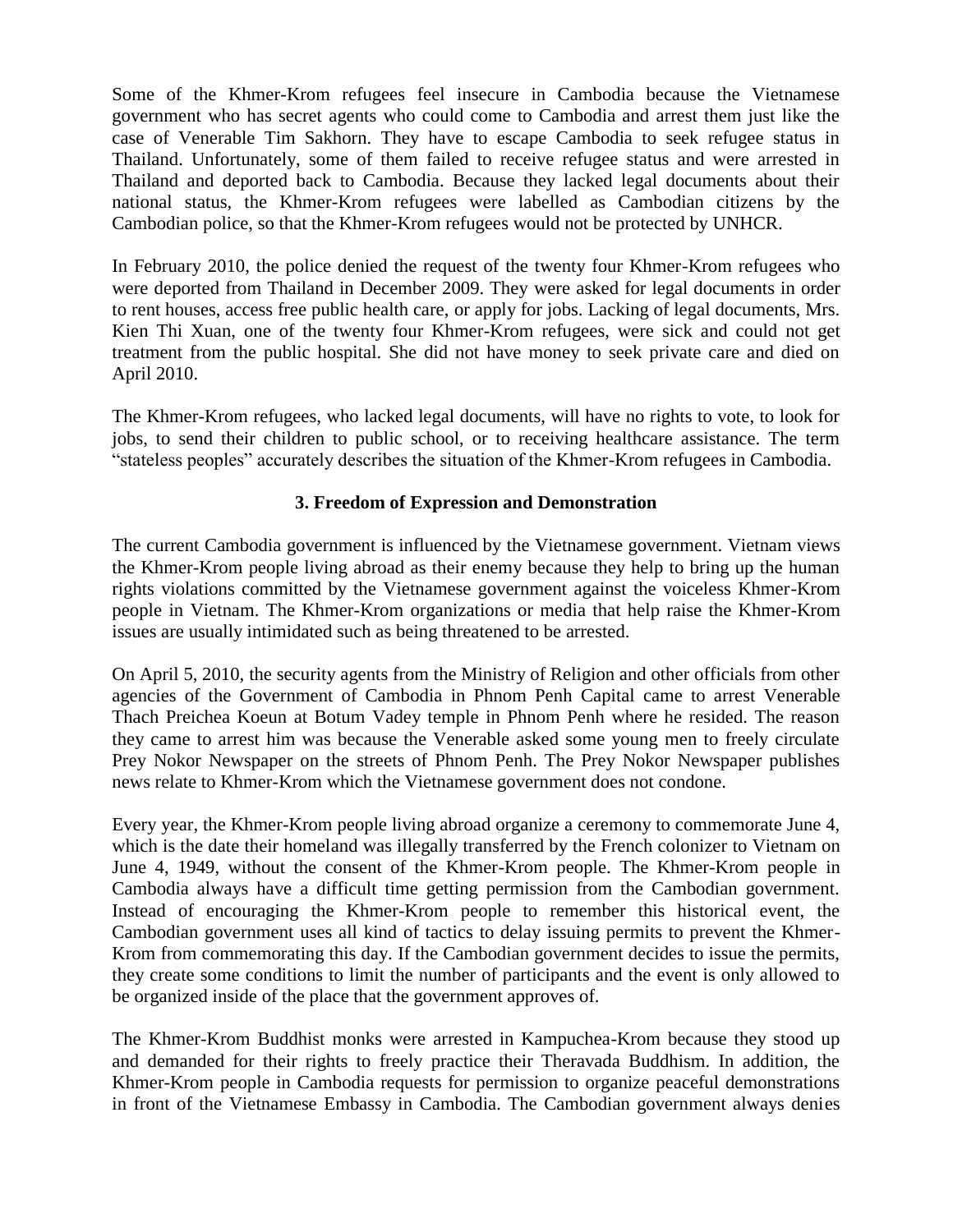and threats to arrest people if they proceed to protest after being told to stop. If they are given permission, they have to follow strictly regulations that totally violate the rights to freely organize peaceful demonstration.

## **4. Right to be protected as Cambodian Citizen**

The Cambodian government recognizes Khmer-Krom living in Cambodia as Cambodian citizen. But when the Khmer-Krom people face issues, the Cambodian government has no legal framework to protect and promote the rights of the Khmer-Krom people living in Cambodia.

# **The Cambodian government does not provide any support to Khmer-Krom as Cambodian Citizen**

Most of the Khmer-Krom refugees escaped their beloved homeland and arrived in Cambodia without any of their belongings. If they are fortunate, they could obtain the Cambodian identification card to start their new lives in Cambodia. But if they have no money and do not receive any financial support, housing, and health care from the Cambodian government; they usually live in poverty in Cambodia. They cannot afford to send their children to school and many do not even finish high school, so the future of their children is jeopardized.

# **The Cambodian government does not find justice for Khmer-Krom victim, who they consider is Cambodian Citizen.**

On February 27, 2007, after participating in a peaceful demonstration in front of the Vietnamese embassy in Phnom Penh, Venerable Eang Sok Thoeun was killed at Tronom Chroeng pagoda, Boeng Thom commune, Ang Snuol district, Kandal province. He was murdered under inconclusive circumstances. His body was buried in haste in the middle of the night by the Cambodian police. The police also forbade bringing his corpse for a traditional Cambodian funeral ceremony. Since then, the Cambodian police have not carried out any investigation to bring the perpetrators to justice.

# **Cambodian government does not protect the right to travel of the Khmer-Krom people who are Cambodian Citizen**

On March 22, 2013, Mr. Son Subert, an adviser to the King of Cambodia, and his friends were stopped at the border and not allowed to enter Vietnam even they had Visa issued by the Vietnamese Embassy in Cambodia. Mr. Son Subert planned to travel to Vietnam and visit his relatives in Preah Trapeang (Tra Vinh) province.

On April 12, 2013, Mr. Ly Chhuon, an Editor-in-Chief of the Prey Nokor News magazine in Cambodia, his wife and his daughter left Phnom Penh, Cambodia, to visit his relatives in Kampuchea-Krom (Mekong Delta) during Cambodian New Year. His family wanted to celebrate Cambodian New Year with his relatives in his homeland. Unfortunately, the Vietnamese authority detained them for three days and then deported them back to Cambodia. While Mr. Ly Chhuon was being detained, the Cambodian government took no action to protect him.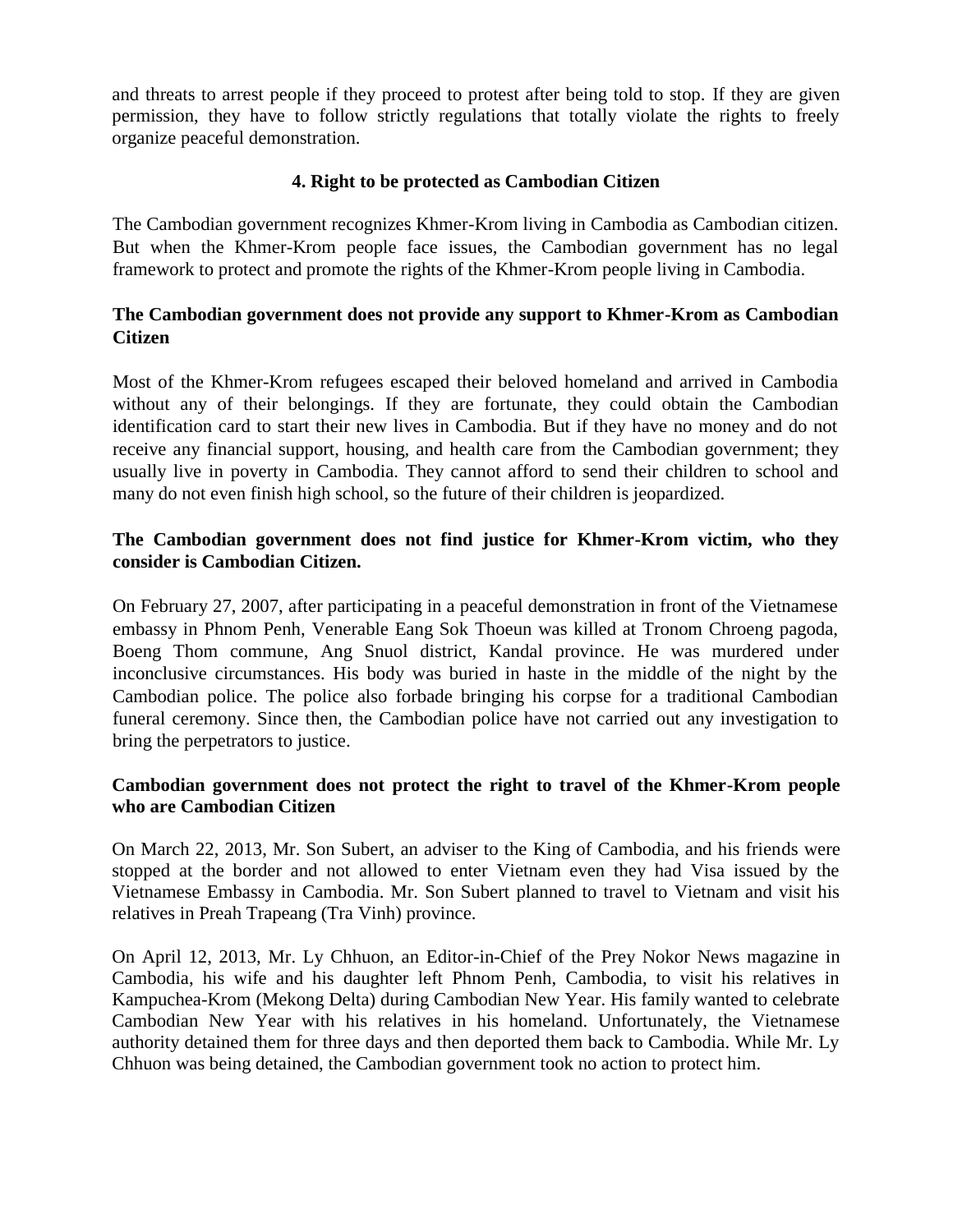#### **Cambodian government uses Khmer-Krom as scapegoats**

When the Cambodian government has issues with the opposite Party, it always uses Khmer-Krom people as scapegoats to raise the national security alarms or silent whoever wants to stand up to raise the human rights violations committed by the government.

In January 2010, a Khmer-Krom Buddhist monk, Venerable Liv Phally, aged 32, told Phnom Penh Post by phone to deny his involvement of distributing the leaflets that deride the January 7th anniversary commemorating the fall of the Khmer Rouge, "I am living in fear and am hiding because the accusation against me is serious and it is linked to Prime Minister Hun Sen. I don't even know the meaning of the leaflets."

In March 2013, the Cambodian authority cooperating with the Thai police arrested three Khmer-Krom men and three Khmer-Krom Buddhist monks in Thailand on a warrant based on suspicion of involvement in terrorism, distributing anti-government leaflets, and illegal establishment of an armed force. Half of them are Buddhist monks who practice peaceful Buddhism and never knew how to use weapon, but they were arrested, defrocked on the spot without trial which violates the rule of Buddhism. According to Phil Robertson, the deputy Asia director for Human Rights Watch, "*I suspect that the Cambodian government may have wanted some scapegoats to raise national security alarms in advance of the July elections*."

## **7. Recommendations**

KKF is particularly concerned that Cambodia does not seriously address the human rights violations that is occurring within its borders, as well as in Vietnam against it own ethnic Khmer people. There is no feedback process or effort made by the Cambodian government to report the human rights violations to international organizations such as UNHCR and the UN. In this regards, KKF urges Cambodia authorities to:

- $\triangleright$  Recognize Khmer-Krom as refugees when they arrived at Cambodia because they flee from Vietnam seeking for refugee status. If Cambodia tactically considers Khmer-Krom refugees as Cambodia citizen, then the world will not know that Khmer-Krom escaped Vietnam because of the human rights violations committed by Vietnamese government. If Cambodian government truly considers Khmer-Krom living in Vietnam as Cambodian Citizen, then the Cambodian Citizen must work with Vietnamese government to provide Khmer-Krom special status to travel freely between Vietnam and Cambodia. Provide Khmer-Krom the Cambodian identification card and allow Khmer-Krom to have a right to vote in Cambodia.
- $\triangleright$  Implement initiative programs to help refugees fleeing the border rather than just status recognition to ensure that these refuges are given immediate aid and protection rather than left to fend for them. Provide assistants to help them start a new life in Cambodia.
- $\triangleright$  Conduct a thorough and independent investigation into the murder case of Ven. Eang Sok Thoeun and bring the perpetrators to justice.